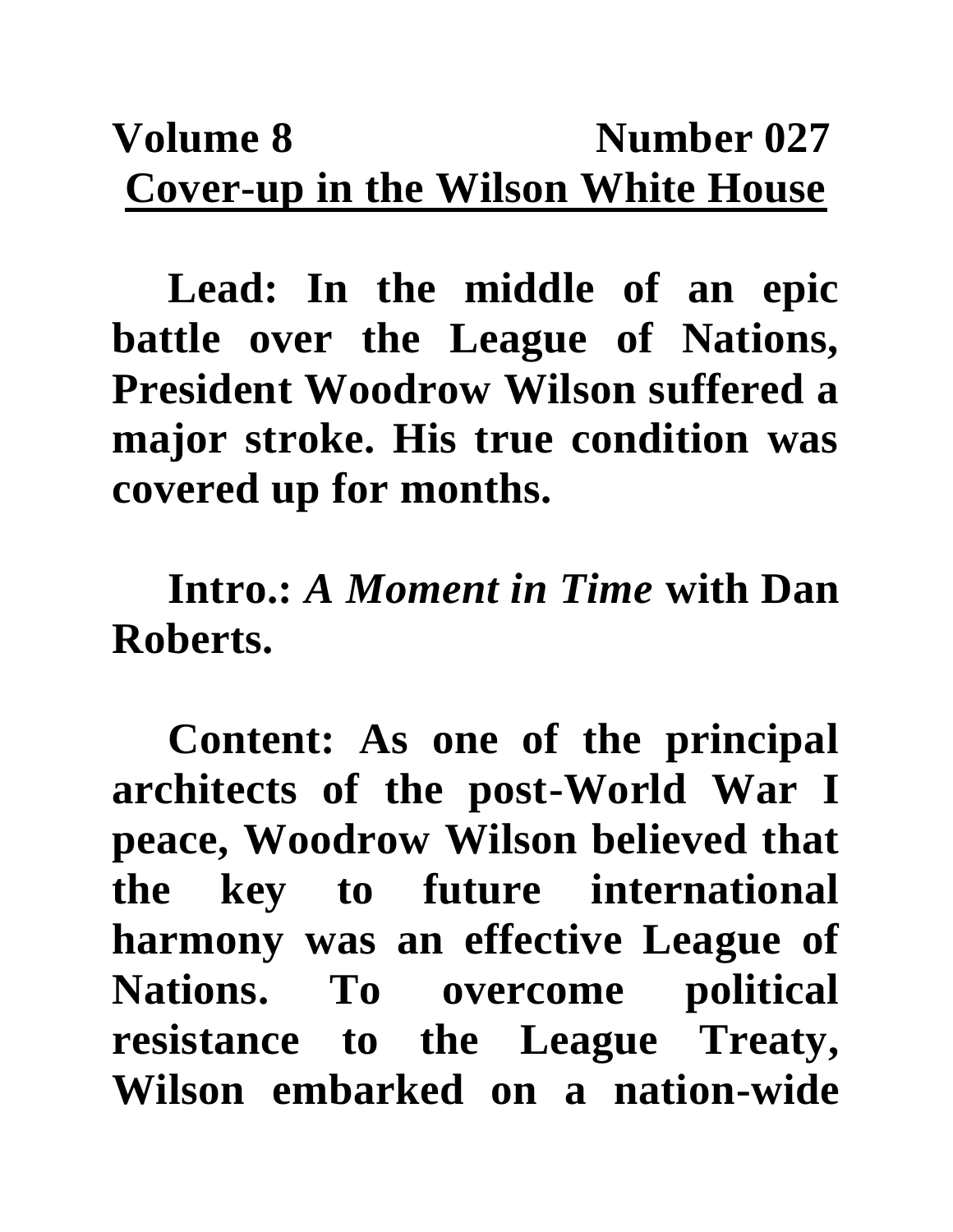**tour, 8000 miles, 40 speeches to wildly enthusiastic crowds. The tide was shifting in favor of the League. On September 25, 1919 at Pueblo, Colorado, he collapsed following a speech. Almost immediately his train returned to Washington where on the morning of October 2nd he suffered a massive stroke paralyzing his left side. It was clear within hours that he was totally incapable of carrying out his duties. Wilson's health had been problematic since his youth and had gradually deteriorated, but his determination and frequent periods of rest had held serious sickness in check. This time it did not.**

**Edith Bolling Galt Wilson intervened. Thus began what some**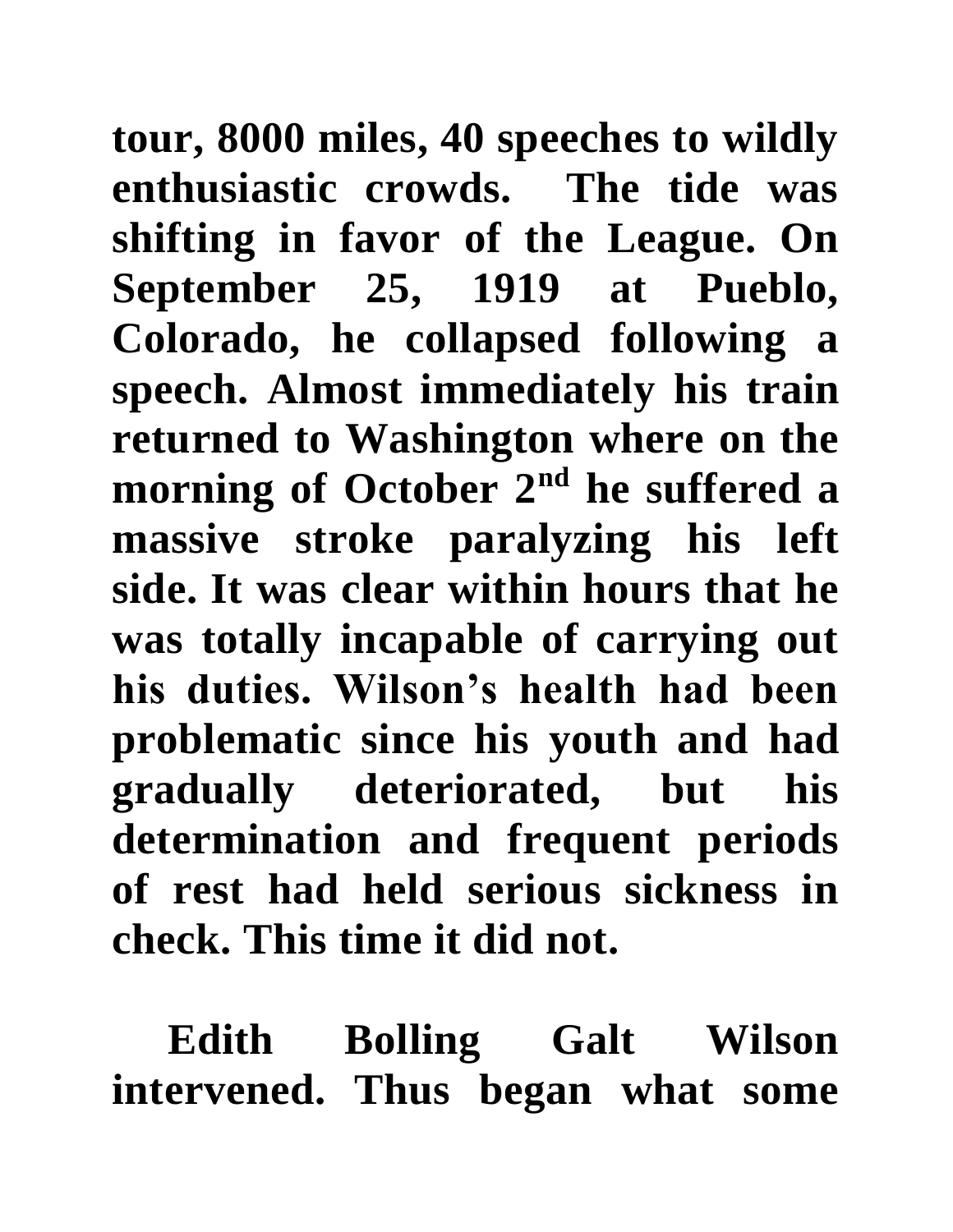**have called the "First Lady Regency." Wilson's true condition was kept as a closely guarded secret with the President's physician and the White House press operation issuing evasive bulletins for weeks carefully denying the facts and giving the impression that the President was in full control and recovering nicely. In fact he was not. Completely devoted to her husband, the First Lady controlled access to his bedside, became the arbiter of what matters were important enough to bring to his attention, and made many important decisions on her own. Until Wilson clawed his way back to moderate health the following spring, his wife had perhaps more influence over the affairs of the Executive Branch than**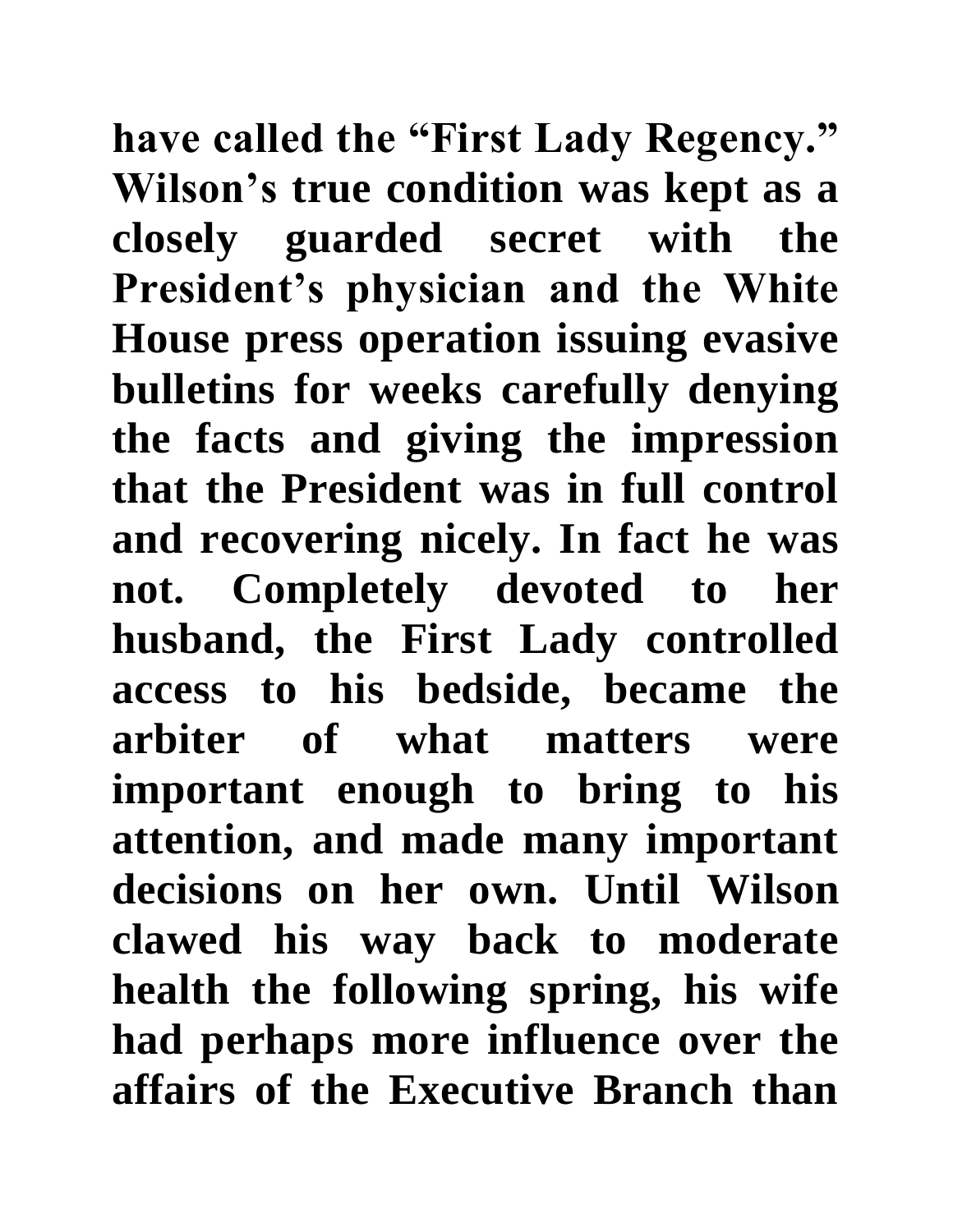## **any First Lady before or since.**

## **Research assistance by Douglas Schaefer, at the University of Richmond, this is Dan Roberts.**

## **Resources**

- **Brooks, Emile J.,** *An Historical and Political Assessment of Woodrow Wilson as President of the United States,* **2 vols. (Am. Classical College Press 1986).**
- **Clements, Kendrick A.,** *The Presidency of Woodrow Wilson* **(Univ. Press of Kans. 1992).**
- **Ferrell, Robert H.,** *Woodrow Wilson and World War I: 1917- 1921* **(Harper 1986).**
- **Graff, Henry P. "A Heartbeat Away,"** *American Heritage*  **(August , 1964):86-87.**
- **Heckscher, August.** *Woodrow Wilson.* **New York: Macmillan Publishing Company, 1991.**
- **Knock, Thomas J.,** *To End All Wars: Woodrow Wilson and the Quest for a New World Order* **(Oxford 1993). Lathan, Earl, ed.,** *The Philosophy and Policies of Woodrow Wilson* **(Univ. of Chicago Press 1975).**